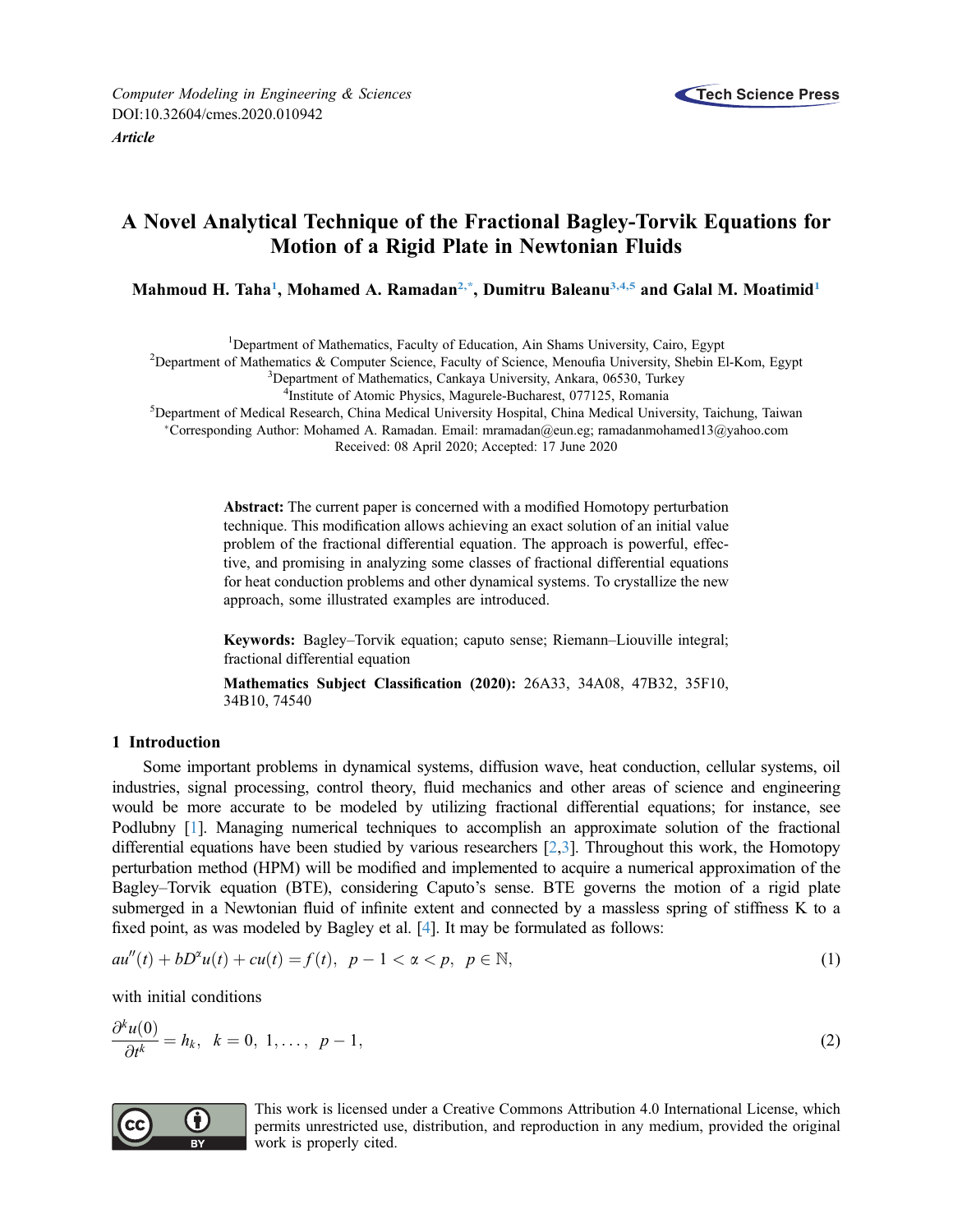herein,  $f(t)$  is a continuous function,  $a = M$ ,  $b = 2a\sqrt{\eta\rho}$ ,  $c = K$ ,  $\eta$  is the viscosity,  $\rho$  is the fluid density, and  $M$  is the mass of the rigid plate  $M$  is the mass of the rigid plate.

Al-Mdallal et al. [\[5\]](#page-12-4) found out the existence and uniqueness of the BTE with a Dirichlet boundary condition. It is very difficult to obtain, analytically, the solution of the fractional differential equations. Therefore, many pieces of research utilized widely approximate and numerical methods; for instance, see  $[6–11]$  $[6–11]$  $[6–11]$  $[6–11]$  $[6–11]$ . A lot of numerical processes have been proposed of the BTE by many researchers. Ray et al.  $[12]$  $[12]$ suggested the Adomian decomposition method (ADM) in solving the initial value problem of the Bagley–Torvik type. Others introduced fractional linear multi-step methods and a predictor-corrector method of an Adams type. The latter method is based on the finite difference methods to analyze the initial value problem of the BTE; for instance, see Diethelm et al. [[13\]](#page-13-2). Saadatmandi et al. [\[14](#page-13-3)] tried to solve the fractional differential equations using the Legendre operational matrix method. However, Yuzbasi [[15\]](#page-13-4) implemented a mixture of collocation points and first-order Bessel functions and he named it the Bessel-collocation method for the boundary value problem of the BTE.

A lot of work nowadays aims to deduce a method to achieve the exact solutions of the linear as well as nonlinear fractional differential equations. One of these methods is the Homotopy perturbation method (HPM). It was first initiated by He [[16](#page-13-5)–[22](#page-13-6)] for solving linear, nonlinear differential and integral equations with integer or fractional order. It's not saying that it always gets the exact solution. However, if the exact solution is not reached, an accurate approximation for the solution is deduced. Some modifications have been made by utilizing the HPM; for instance; see Siddiqui et al. [[23\]](#page-13-7). Wazwaz [[24\]](#page-13-8) has proposed a useful alteration of the Adomian decomposition method by putting a new operator in the picture to solve a class of differential equations called the Lane-Emden equations. These methods may be used effectively to solve equations with many types of linearities, such as the Klein-Gordon equation.

Lately, El-Dib et al. [[25\]](#page-13-9) introduced a merging between a power series formula and the Homotopy technique to find an exact solution of linear as well as nonlinear differential equations. In the current method, the solution of the functional equations is considered as a summation of an infinite series. In most cases, this series converges to the exact solution, and therefore, the modification is done. As we cut off the series at its first order term and equate it to zero then all the higher-order terms, which are dependent on the first-order term, will be vanished. In other words, the whole series will fall directly into exactly one term which will be the zero-order term and it will be the exact solution itself. All of that is done with the aid of the initial guess which has been formulated as a power series in the undetermined coefficients and obtaining these coefficients will lead to the exact solution.

In this work, the same technique as was given by El-Dib et al. [[25\]](#page-13-9) will be used after minor modifications. These modifications enable us to solve fractional differential equations. A class of fractional differential equations that is famously named as the Bagley-Torvik fractional differential equation is tested [\[26\]](#page-13-10). To clarify the organization of the paper, the rest of the manuscript is organized as follows: Section 2 is devoted to introducing the essential relations and preliminaries. The convergence and the error analysis are displayed in Section 3. The algorithm of the solution, using the proposed method, is presented in Section 4. Some illustrated examples are acquainted within Section 5. Finally, a summarize of the outlines of the manuscript is introduced as concluding remarks in Section 6.

#### 2 Essential Relations and Preliminaries

Throughout this section, the fundamentals of the fractional calculus are presented. The fractional calculus refers to the analysis of integrals and derivatives with different possibilities of having, a real or complex number, order to the integral, or the differential operator. It is a generalization and the unification of the differentiation with integer-order and integration with n-fold. There were existing wide varieties of books and research papers that study and analyze fractional calculus. Furthermore, a lot of definitions of the integration and differentiation of the fractional-order, such as Riemann–Liouville,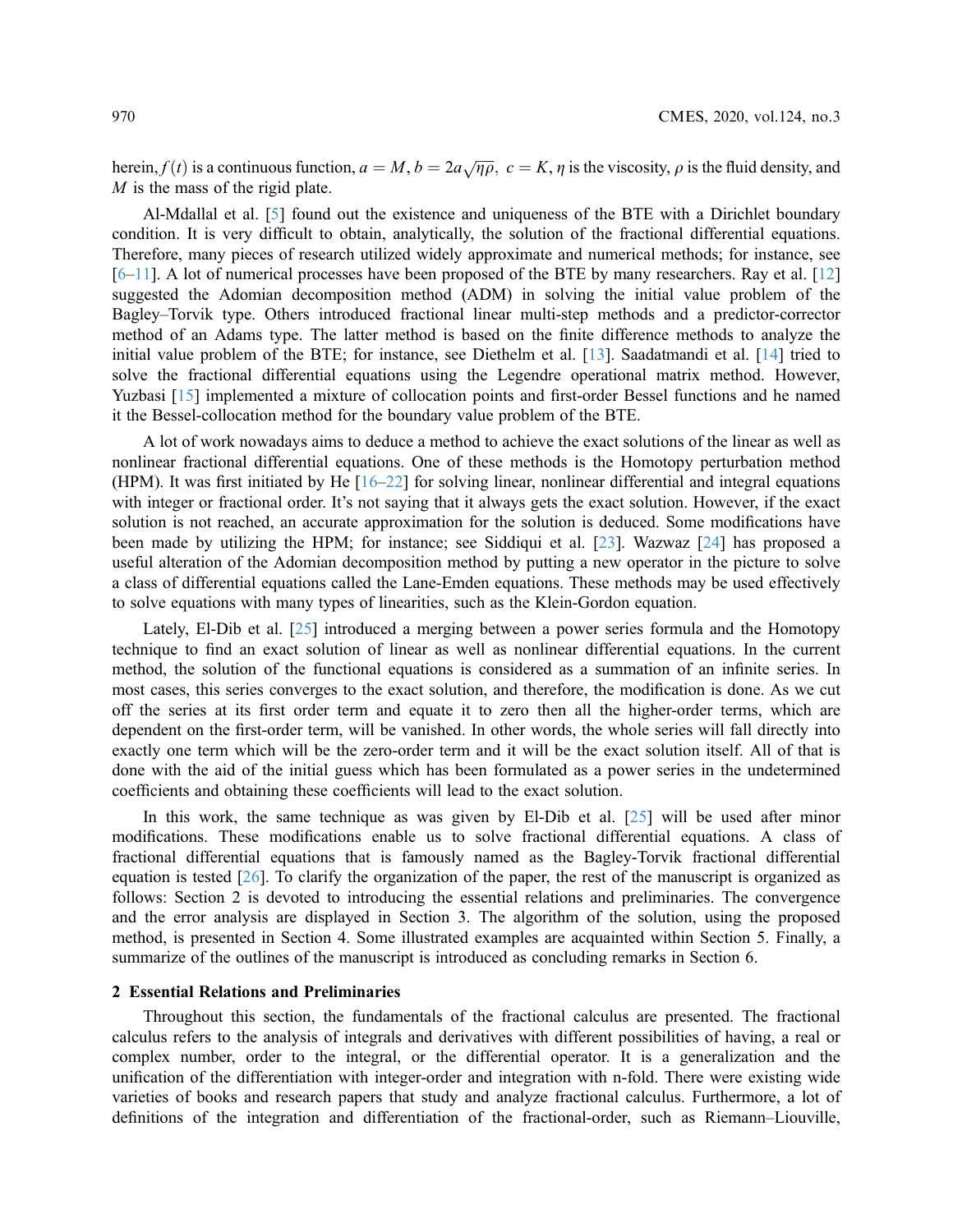Caputo, Grunwald–Letnikov, and the generalized function approach definitions, for instance, see Podlubny [[1](#page-12-0)] and West [\[27](#page-13-11)]. To serve the aim of this article, Caputo's definition of fractional differentiation is implemented here. Making use of the Caputo's approach advantage in which initial conditions for fractional differential equations with Caputo's derivatives uses the same traditional form that the integerorder differential equations use.

<span id="page-2-1"></span>**Definition 2.1** Caputo defined the fractional-order derivative as follows:

$$
D^{\alpha}f(t) = \frac{1}{\Gamma(p-\alpha)} \int_{a}^{t} \frac{f^{(p)}(\tau)}{(t-\tau)^{\alpha+1-p}} d\tau, \quad (p-1 < Re(\alpha) \leq p, \quad p \in \mathbb{N}),\tag{3}
$$

in which the constant  $\alpha$  is the derivative order. It may be real or, in some cases, even complex and the parameter  $\alpha$  is the function initial value. Here  $\alpha$  is assuming as real and positive.

Considering the Caputo's derivative, one gets

 $D^{\alpha}C = 0$ , (C is a constant) (4)

$$
(\mathbf{4})
$$

$$
D^{\alpha}t^{\beta} = \begin{cases} 0, & (\beta \le p - 1) \\ \frac{\Gamma(\beta + 1)}{\Gamma(\beta - \alpha + 1)} t^{\beta - \alpha} & (\beta > p - 1) \end{cases}, \quad p \in \mathbb{N}.
$$
 (5)

Both of the fractional differentiation and integer-order differentiation have a common property of being linear operators. Therefore, one can write

$$
D^{\alpha}(\beta f(t) + \mu g(t)) = \beta D^{\alpha} f(t) + \mu D^{\alpha} g(t),\tag{6}
$$

where  $\beta$ ,  $\mu$  are constants.

For building our results, introducing the Riemann–Liouville fractional integral operator as follows:

**Definition 2.2** The Riemann–Liouville fractional integral operator of order  $\alpha \ge 0$ , of a mapping  $f \in C_{\mu}$ ,  $\mu \ge -1$ , is referred to as

$$
J^{\alpha}f(x) = \int_{0}^{x} (x - t)^{\alpha - 1} f(t)dt, \ \alpha > 0, \ x > 0.
$$
 (7)

The characteristics of the integration operator  $J^{\alpha}$  would be seen by West et al. [[27\]](#page-13-11) and here only some of them will be mentioned as follows:

For 
$$
f \in C_{\mu}
$$
,  $\mu \ge -1$ ,  $\alpha$ ,  $\beta \ge 0$ ,  $\gamma \ge -1$ :  
\n
$$
J^0 f(x) = f(x), \quad J^{\alpha} x^{\gamma} = \frac{\Gamma(\gamma + 1)}{\Gamma(\alpha + \gamma + 1)} x^{\alpha + \gamma},
$$
\n
$$
J^{\alpha} J^{\beta} f(x) = J^{\alpha + \beta} f(x), \quad J^{\alpha} J^{\beta} f(x) = J^{\beta} J^{\alpha} f(x).
$$
\n(8)

Furthermore, two of its basic properties are needed here as follows:

<span id="page-2-0"></span>If  $p - 1 < \alpha \le p$ ,  $p \in \mathbb{N}$  and  $f \in C_p^p$ ,  $\mu \ge -1$ , then

$$
D^{\alpha}J^{\alpha}f(x) = f(x), \quad J^{\alpha}D^{\alpha}f(x) = f(x) - \sum_{i=0}^{p-1} f^{(i)}(0) \frac{x^i}{i!}, \quad x > 0. \tag{9}
$$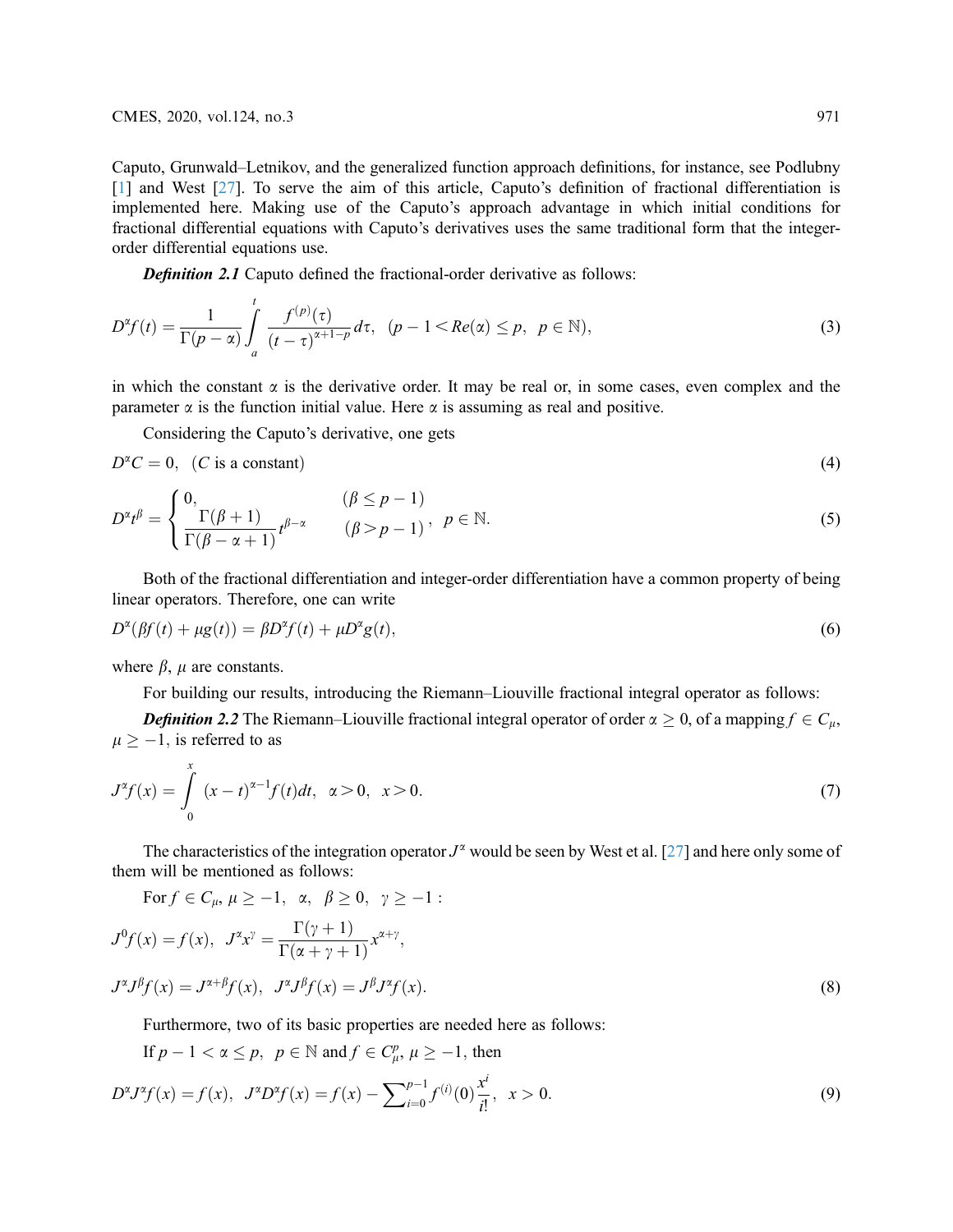For further, a deeper study in the mathematical characteristics of the fractional derivatives and integrals, you might find what you need in West et al. [\[27](#page-13-11)].

#### 3 Convergence and Error Analysis

This section is devoted to demonstrating the uniqueness of the solution of the BTE.

**Definition 3.1** Let  $H = C[a, b]$  be the set of all continuous functions defined on the closed interval [a, b]. The distance between any two arbitrary functions  $f_1(t)$ ,  $f_2(t) \in H$  is defined in the form  $d(f_1(t), f_2(t)) = \max_{a \le t \le b} |f_1(t) - f_2(t)|$ . It is known that  $(H, d)$  is a complete metric space and the following properties are satisfied:

- <span id="page-3-1"></span><span id="page-3-0"></span>1)  $d(f_1, f_2) = 0 \Leftrightarrow f_1 = f_2 \forall f_1, f_2 \in H$ 2)  $d(f_1+f_3, f_2+f_3) = d(f_1,f_2) \forall f_1, f_2, f_3 \in H$
- 3)  $d(f_1+f_3, f_2+f_4) \leq d(f_1,f_2) + d(f_3,f_4) \quad \forall f_1, f_2, f_3, f_4 \in H$

Now, consider  $u(x)$  is a bounded function for all  $x \in R$ . Moreover, suppose that the linear and nonlinear operators  $L$  and  $K$  satisfy Lipchitz conditions, where

$$
d(L(t_1, u(t_1)), L(t_2, u(t_2))) \leq M_1 d(u(t_1), u(t_2)), \quad M_1 \geq 0,
$$
\n(10)

$$
d(K(t_1, u(t_1)), K(t_2, u(t_2)) \leq M_2 d(u(t_1), u(t_2)), \quad M_2 \geq 0,
$$
\n(11)

Let 
$$
m(t) = (M_1 + M_2) \frac{t^{\alpha}}{\Gamma(\alpha + 1)}
$$
.  
For the equation

$$
a_1u''(t) + D^{\alpha}u(t) + c_1u(t) = b_1f(t), \ \ p - 1 < \alpha < p, \ \ p \in \mathbb{N},\tag{12}
$$

<span id="page-3-2"></span>with initial conditions

$$
\frac{\partial^k u(0)}{\partial t^k} = h_k, \quad k = 0, 1, \ldots, p-1. \tag{13}
$$

One can write Eq.  $(12)$  in the form

$$
u(t) = a_1 J_t^{\alpha}(u''(t)) + c_1 J_t^{\alpha}(u(t)) + b_1 J_t^{\alpha}(f(t)) + \sum_{k=0}^{p-1} h_k \frac{t^k}{k!},
$$
\n(14)

then suppose that

$$
u(t) = J_t^{\alpha} L(u(t)) + J_t^{\alpha} k(u(t)) + J_t^{\alpha} F(t) + \sum_{k=0}^{p-1} h_k \frac{t^k}{k!},
$$
\n(15)

where

$$
L(u(t)) = a_1 u''(t), \quad a_1 = \frac{-a}{b},
$$
  
\n
$$
K(u(t)) = c_1 u(t), \quad c_1 = \frac{-c}{b},
$$
  
\n
$$
F(t) = b_1 f(t), \quad b_1 = \frac{-1}{b}.
$$
\n(16)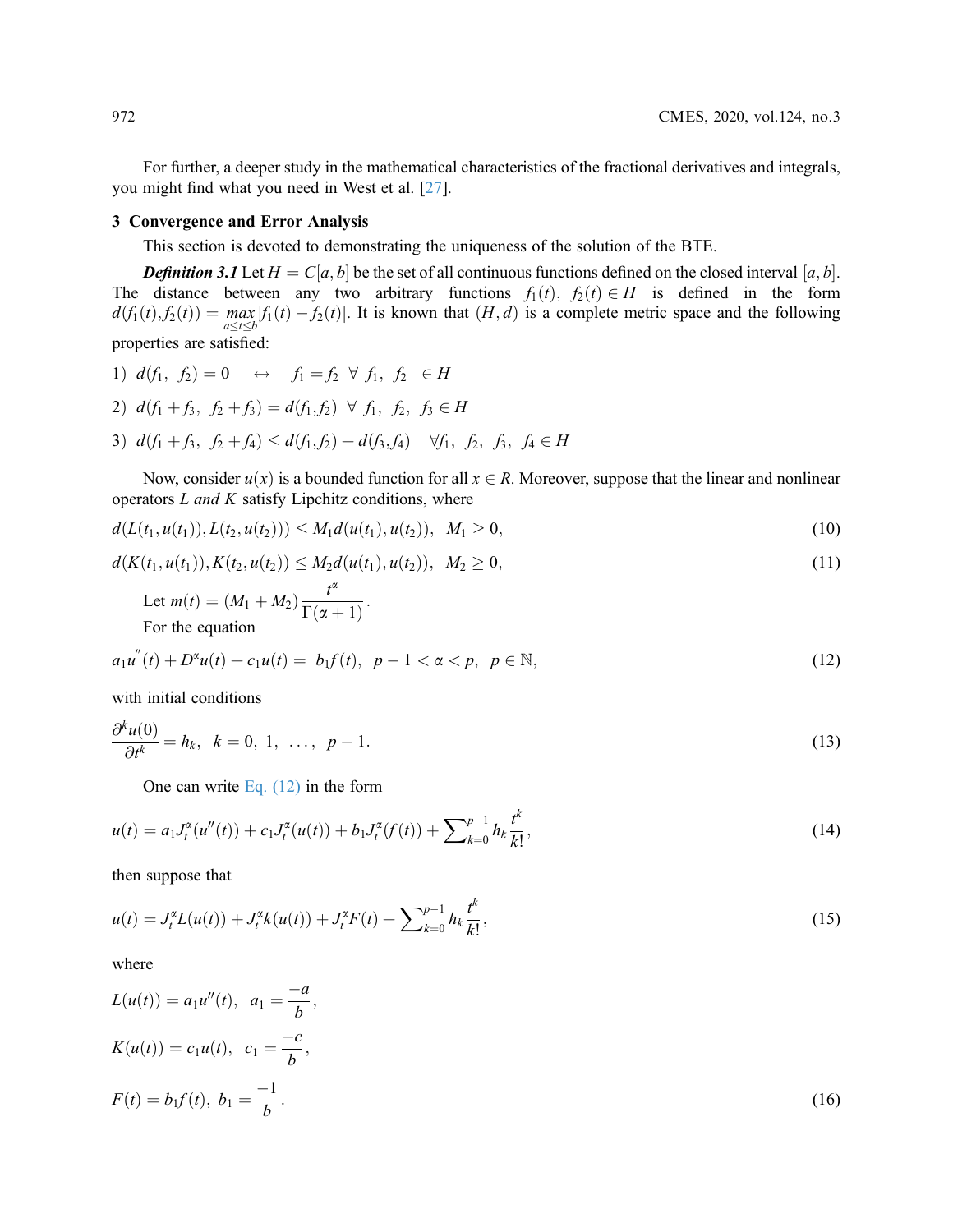# Theorem 3.1

Assuming that inequalities [\(10\)](#page-2-0) and [\(11\)](#page-3-1) hold such that  $0 < m(t) < 1$ , then there exists a unique solution to the equation

$$
D^{\alpha}u(t) = L(u(t)) + k(u(t)) + F(t) + \sum_{k=0}^{p-1} h_k \frac{t^k}{k!},
$$
\n(17)

with initial conditions

$$
\frac{\partial^k u(0)}{\partial t^k} = h_k, \quad k = 0, 1, \quad \dots, p-1,
$$
\n
$$
(18)
$$

### 3.1 Proof

Let u and  $u^*$  be two different solutions for [Eq. \(17\),](#page-3-2) then one can write

$$
u(t) = J_t^{\alpha} L(u(t)) + J_t^{\alpha} k(u(t)) + J_t^{\alpha} F(t) + \sum_{k=0}^{p-1} h_k \frac{t^k}{k!},
$$
\n(19)

$$
u^*(t) = J_t^{\alpha} L(u^*(t)) + J_t^{\alpha} k(u^*(t)) + J_t^{\alpha} F(t) + \sum_{k=0}^{p-1} h_k \frac{t^k}{k!},
$$
\n(20)

and,

$$
d(u, u^*) = d(J_t^{\alpha} L(u(t)) + J_t^{\alpha} k(u(t)) + J_t^{\alpha} F(t) + \sum_{k=0}^{p-1} h_k \frac{t^k}{k!},
$$
\n(21)

$$
J_t^{\alpha}L(u^*(t))) + J_t^{\alpha}k(u^*(t))) + J_t^{\alpha}F(t) + \sum_{k=0}^{p-1} h_k \frac{t^k}{k!}
$$
\n(22)

$$
= \max_{a \le t \le b} \left[ J_t^{\alpha} L(u(t)) + J_t^{\alpha} k(u(t)) \right] - \left[ J_t^{\alpha} L(u^*(t)) + J_t^{\alpha} k(u^*(t)) \right] \tag{23}
$$

$$
= \max_{a \le t \le b} \left| J_t^{\alpha} L(u(t)) - J_t^{\alpha} L(u^*(t)) + J_t^{\alpha} k(u(t)) - J_t^{\alpha} k(u^*(t)) \right|
$$
\n(24)

$$
\leq \max_{a \leq t \leq b} \left| J_t^{\alpha} L(u(t)) - J_t^{\alpha} L(u^*(t)) \right| + \max_{a \leq t \leq b} \left| J_t^{\alpha} k(u(t)) - J_t^{\alpha} k(u^*(t)) \right| \tag{25}
$$

$$
= d\big(J_t^{\alpha} L(u(t), J_t^{\alpha} L(u^*(t)) + d\big(J_t^{\alpha} K(u(t), J_t^{\alpha} K(u^*(t))\big). \tag{26}
$$

Now, using Lipschitz condition, one gets

$$
d(u, u^*) \le M_1 d(J_t^{\alpha} u(t), J_t^{\alpha} u^*(t)) + M_2 d(J_t^{\alpha} u(t), J_t^{\alpha} u^*(t))
$$
  
=  $(M_1 + M_2) J_t^{\alpha} d(u(t), u^*(t)) = (M_1 + M_2) d(u, u^*) \frac{t^{\alpha}}{\Gamma(\alpha + 1)}$   
=  $m(t) . d(u, u^*),$  (27)

then

$$
d(u, u^*) \le m(t) \cdot d(u, u^*). \tag{28}
$$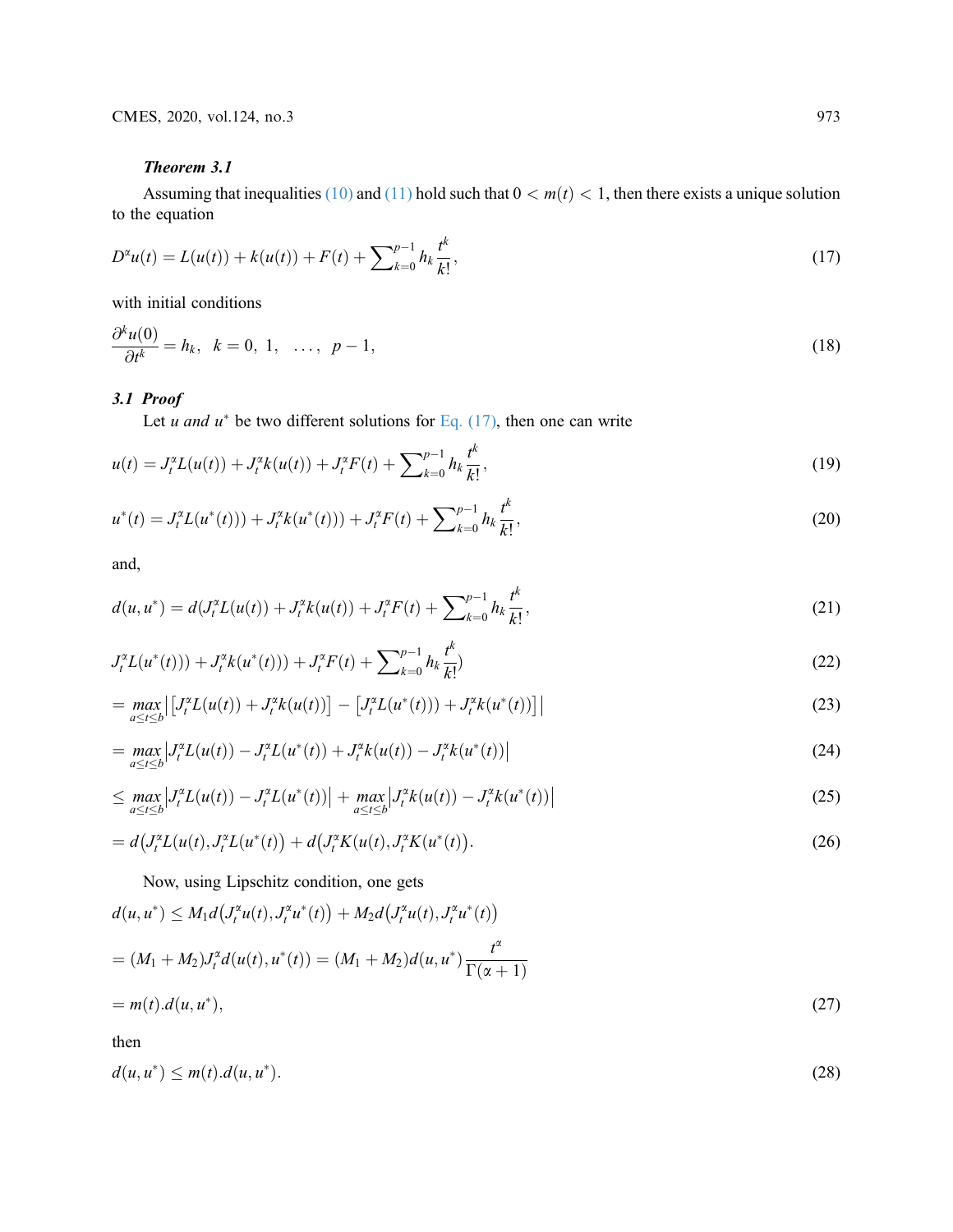Accordingly, it's clear that  $(m(t) - 1)d(u, u^*) \ge 0$ , since  $d(u, u^*)$  can't be negative then it is either positive or zero, However; to get a unique solution  $d(u, u^*)$  must be equal to zero, then  $m(t) - 1$  must be negative, so set  $0 < m(t) < 1$ , then  $d(u, u^*) = 0$ , which implies that  $u = u^*$ , under the condition that  $0 < m(t) < 1$  or  $0 < \frac{M_1 + M_2}{\Gamma(\alpha + 1)}$  $\frac{d\mathbf{r}(t+1) - d\mathbf{r}(t)}{\Gamma(\alpha+1)} t^{\alpha} < 1$  which is equivalent to  $0 < t <$  $\frac{\Gamma(\alpha+1)}{\Gamma(\alpha+1)}$  $\sqrt[\alpha]{\frac{\Gamma(\alpha+1)}{M_1+M_2}}$ .

As a special case of the theorem for the non-fractional differential equation, put  $\alpha = 2$  to get the condition for solving the equation

$$
\frac{\partial^2 u(t)}{dt^2} = L(u(t)) + k(u(t)) + f(t),
$$
\n(29)

with initial conditions

$$
u(0) = A, \quad \frac{\partial u(0)}{\partial t} = B. \tag{30}
$$

Let  $m(t) = \frac{M_1 + M_2}{\Gamma(\alpha + 1)} t^2$ , it is found that a unique solution for this problem under the condition that  $(\alpha + 1)$  $0 < m(t) < 1$  is obtained, which results in  $|t| <$  $\frac{\Gamma(\alpha+1)}{\Gamma(\alpha+1)}$  $M_1 + M_2$ <sup>1</sup> :

### Lemma 3.1

Consider a series solution of [Eq. \(12\)](#page-3-0) is in the form  $u(t) = \sum_{n=0}^{\infty}$  ative operator  $D^{\alpha}$  as defined in Eq. (3), one finds  $\sum^{\infty} a_n t^{\alpha n}$  and consider the fractional derivative operator  $D^{\alpha}$  as defined in [Eq. \(3\)](#page-2-1), one finds

$$
D^{\alpha}\left[\sum_{n=0}^{\infty} a_n t^{\alpha n}\right] = \sum_{n=p}^{\infty} a_n \frac{\Gamma(1+n)}{\Gamma(n+1-\alpha)} t^{n-\alpha}, \ \ p-1 < \alpha < p. \tag{31}
$$

#### 3.2 Proof

Taking the L.H.S.

$$
D^{\alpha}\left[\sum_{n=0}^{\infty} a_n t^{\alpha n}\right] = D^{\alpha}\left[a_0 + a_1 t^{\alpha} + a_2 t^{2\alpha} + a_3 t^{3\alpha} + \ldots\right].
$$
\n(32)

Using the Caputo fractional derivative definition, it follows

$$
= \left[a_0 \frac{\Gamma(1)}{\Gamma(1-\alpha)} t^{-\alpha} + a_1 \frac{\Gamma(2)}{\Gamma(2-\alpha)} t^{1-\alpha} + a_2 \frac{\Gamma(3)}{\Gamma(3-\alpha)} t^{2-\alpha} + a_3 \frac{\Gamma(4)}{\Gamma(4-\alpha)} t^{3-\alpha} + \dots\right],
$$
  

$$
= \sum_{n=p}^{\infty} a_n \frac{\Gamma(1+n)}{\Gamma(n+1-\alpha)} t^{n-\alpha} = R.H.S.
$$
 (33)

#### Lemma 3.2

Consider a series solution of [Eq. \(12\)](#page-3-0) is in the form  $u(t) = \sum$ <br>ional derivative and integral operators respectively, one gets  $n=0$  $\sum_{n=1}^{\infty} a_n t^{\alpha n}$  and consider  $D^{\alpha}$  and  $I^{\alpha}$  be the fractional derivative and integral operators respectively, one gets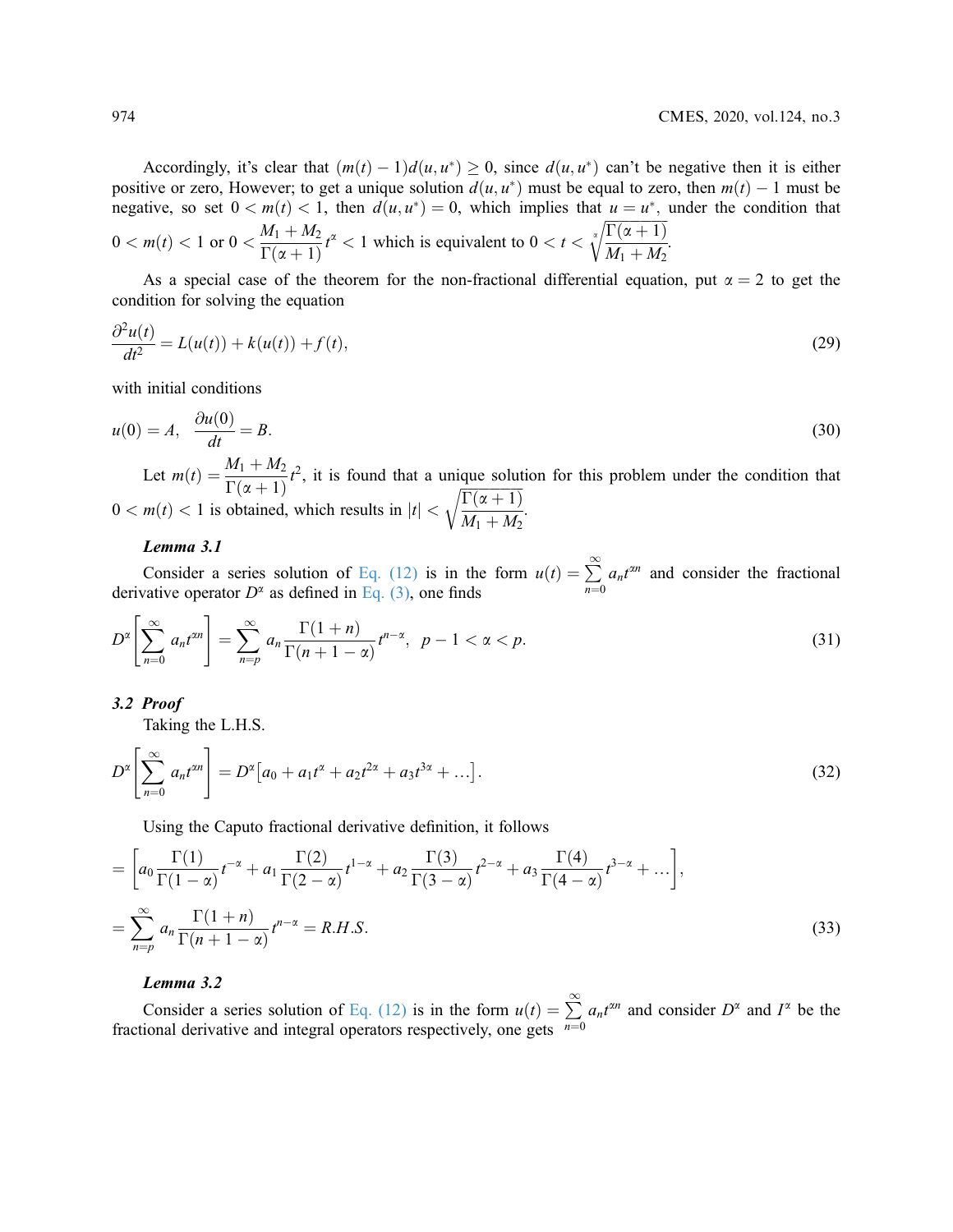$$
I^{\alpha}D^{\alpha}\left[\sum_{n=0}^{\infty} a_n t^{\alpha n}\right] = \sum_{n=p}^{\infty} a_n t^n + \sum_{k=0}^{p-1} h_k \frac{t^k}{k!}, \ \ p-1 < \alpha < p. \tag{34}
$$

# <span id="page-6-3"></span>3.3 Proof

Taking the L.H.S. and using the proved lemma above, one finds

$$
I^{\alpha}D^{\alpha}\left[\sum_{n=0}^{\infty} a_n t^{\alpha n}\right] = I^{\alpha}\left[\sum_{n=p}^{\infty} a_n \frac{\Gamma(1+n)}{\Gamma(n+1-\alpha)} t^{n-\alpha}\right].
$$
\n(35)

Using the Caputo fractional integral operator definition

$$
I^{\alpha}D^{\alpha}\left[\sum_{n=0}^{\infty} a_n t^{\alpha n}\right] = \sum_{n=p}^{\infty} a_n t^n + \sum_{k=0}^{p-1} h_k \frac{t^k}{k!} = R.H.S.
$$
 (36)

## 4 An Algorithm of the Proposed Solution

<span id="page-6-1"></span>Starting with the fundamentals of the Homotopy technique as given in Eq.  $(12)$ , one can be decomposed into  $L$  and  $N$ , to refer to the linear and nonlinear parts, respectively. For instance, see  $[16–22]$  $[16–22]$  $[16–22]$  $[16–22]$ , therefore, one gets

$$
L(u) + \delta N(u) = f(t), \ \delta \in [0, 1]
$$
\n
$$
(37)
$$

<span id="page-6-2"></span>Construct a Homotopy in the form

<span id="page-6-0"></span>
$$
H(u, \delta) = (1 - \delta)(L(u) - L(U)) + \delta[N(u) - f(t)] = 0, \ \delta \in (0, 1],
$$
\n(38)

$$
H(u, \delta) = L(u) - L(U) + \delta[L(U) + N(u) - f(t)] = 0, \ \delta \in (0, 1],
$$
\n(39)

where  $U(t)$  is the initial approximation for the solution of [Eq. \(12\),](#page-3-0) where

$$
H(u, 0) = L(u) - L(U) = 0,
$$
  
\n
$$
H(y, 1) = N(u) - f(t) = 0.
$$
\n(40)

Use the Homotopy parameter  $\delta$  to expand  $u(t)$ 

$$
u(t) = u_0(t) + \delta u_1(t) + \delta^2 u_2(t) + \dots
$$
\n(41)

Suppose that

<span id="page-6-5"></span>
$$
L(u(t)) = D^{\alpha}(u(t)),
$$
  
\n
$$
N(u(t)) = a_1 u''(t) + c_1 u(t).
$$
\n(42)

<span id="page-6-4"></span>Take the initial approximation as a series in  $t$  as

$$
U(t) = \sum_{n=0}^{\infty} a_n t^{\alpha n},\tag{43}
$$

where  $p - 1 < \alpha < \delta$ ,  $\delta \in \mathbb{N}$ .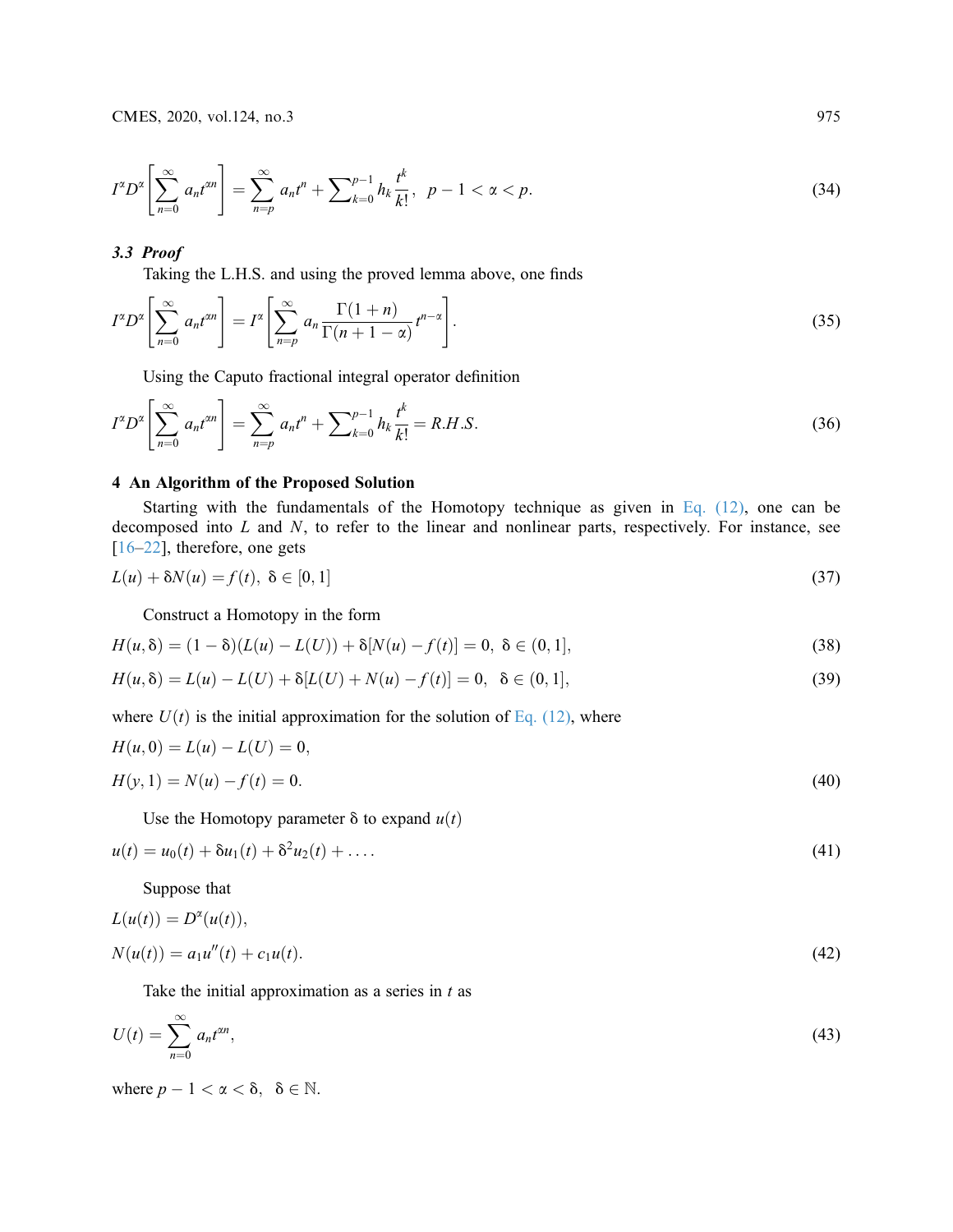From Eqs.  $(43)$ ,  $(41)$  and  $(42)$  into Eq.  $(39)$ , one gets

$$
D^{2}u_{0}(t) + \delta D^{2}u_{1}(t) + \ldots - D^{2}[U(t)] +
$$
  
\n
$$
\delta \Big[D^{2}U(t) + a_{1}\Big(u_{0}''(t) + \delta u_{1}''(t) + \ldots\Big) + c_{1}(u_{0}(t) + \delta u_{1}(t) + \ldots) - f(t)\Big] = 0.
$$
\n(44)

<span id="page-7-2"></span>Comparing the coefficients of powers of  $\delta$ 

$$
\delta^{0}: D^{x}u_{0}(t) = D^{x}\left[\sum_{n=0}^{\infty} a_{n}t^{2n}\right], \text{ integrating } \alpha - \text{times to get}
$$
\n(45)

$$
: u_0(t) = \sum_{n=p}^{\infty} a_n t^{2n} + \sum_{k=0}^{p-1} h_k \frac{t^k}{k!},
$$
\n(46)

$$
\delta^1 : D^2 u_1(t) = -D^2 \left[ \sum_{n=0}^{\infty} a_n t^{2n} \right] - a_1 u_0''(t) - c_1 u_0(t) - f(t), \tag{47}
$$

$$
\delta^2: u_2(t) = a_1 u_1''(t) + c_1 u_1(t), \tag{48}
$$

<span id="page-7-1"></span>
$$
\delta^3: u_3(t) = a_1 u_2'(t) + c_1 u_2(t), \tag{49}
$$

$$
\delta^{n} : u_{n}(t) = a_{1}u_{n-1}^{''}(t) + c_{1}u_{n-1}(t), \ \ n \ge 2, \ \ n \text{ is an integer}
$$
\n(50)

Equating  $u_1(t) = 0$  in [Eq. \(47\)](#page-6-4) will result in all  $u_n$ 's ( $n \ge 2$ , *n* is an integer) will be equal to zero.

$$
u_1(t) = -D^{\alpha} \left[ \sum_{n=0}^{\infty} a_n t^{\alpha n} \right] - a_1 u_0''(t) - c_1 u_0(t) - f(t) = 0
$$

This expression will be expanded and the coefficients of powers of  $t$  will be compared to calculate the undetermined coefficients  $a'_n s$ , and substitute into [Eq. \(46\)](#page-6-5) to get the zero-order exact solution of [Eq. \(12\)](#page-3-0).

### 5 Illustrated Examples

A numerical proof Section with various examples, at which the proved algorithm presented in Section 4, is applied to some BTE's. The obtained results, here, show that the method is accurate, easier, and reliable.

### Example 5.1

<span id="page-7-0"></span>In this example, presenting the inhomogeneous BTE of initial value type; for instance, see [\[28](#page-13-12),[29\]](#page-14-0), therefore, one finds

$$
D^2u(t) + D^{\frac{3}{2}}u(t) + u(t) = 1 + t,\tag{51}
$$

with the initial conditions (I.C.)

$$
u(0) = u'(0) = 1. \tag{52}
$$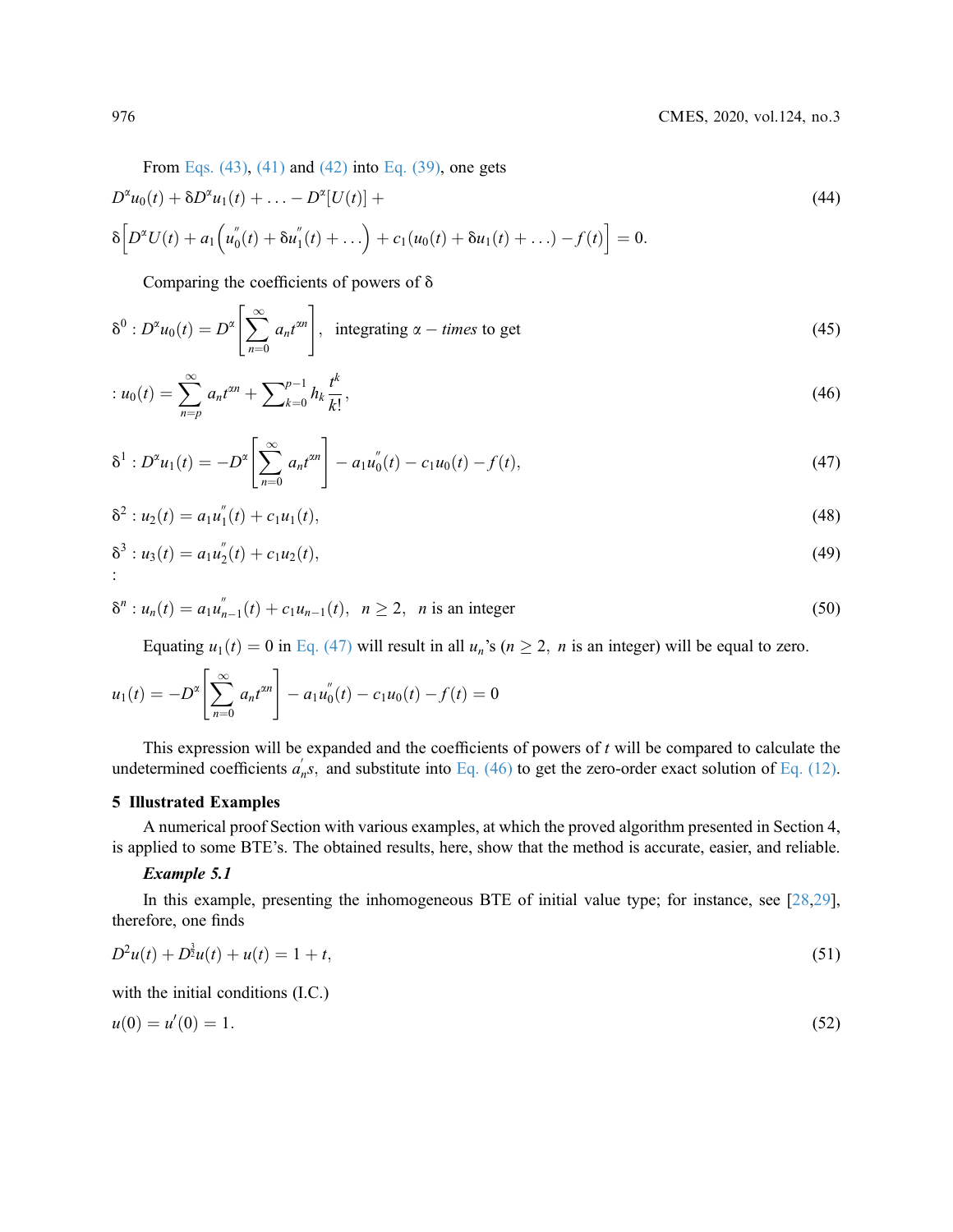For his purpose, set

$$
L(u) = D^{\frac{3}{2}}u(t), N(u) = u''(t) + u(t) - 1 - t,
$$
\n(53)

$$
U(t) = \sum_{n=0}^{\infty} a_n t^{\frac{3}{2}n},\tag{54}
$$

Substituting into the Homotopy in Eq.  $(39)$ , then applying the recurrence relation in Eq.  $(50)$ , one gets

$$
\delta^{0}: D^{\frac{3}{2}}u_{0}(t) = D^{\frac{3}{2}}\left[\sum_{n=0}^{\infty} a_{n}t^{\frac{3}{2}n}\right], \text{ applying the integral operator } J^{\frac{3}{2}} \text{ to get}
$$
\n(55)

$$
: u_0(t) = \sum_{n=2}^{\infty} a_n t^{\frac{3}{2}n} + \sum_{k=0}^1 h_k \frac{t^k}{k!} = \sum_{n=2}^{\infty} a_n t^{\frac{3}{2}n} + 1 + t,
$$
\n
$$
(56)
$$

$$
\delta^1 : D^{\frac{3}{2}} u_1(t) = -D^{\frac{3}{2}} \left[ \sum_{n=0}^{\infty} a_n t^{\frac{3}{2}n} \right] - u_0''(t) - u_0(t), \qquad (57)
$$

<span id="page-8-2"></span>
$$
\delta^2: u_2(t) = u_1''(t) + u_1(t), \tag{58}
$$

$$
\delta^3: u_3(t) = u_2''(t) + u_2(t), \tag{59}
$$

$$
\delta^{n}: u_{n}(t) = u_{n-1}^{''}(t) + u_{n-1}(t), n \ge 2, \quad n \text{ is an integer}
$$
\n(60)

Equating  $u_1(t) = 0$  in [Eq. \(57\)](#page-7-0) will result in all  $u_n$ 's ( $n \ge 2$ , n is an integer) will be equal to zero, one gets

$$
D^{\frac{3}{2}}u_1(t) = -D^{\frac{3}{2}}\left[\sum_{n=0}^{\infty} a_n t^{\frac{3}{2}n}\right] - u_0''(t) - u_0(t) = 0,
$$
\n
$$
u_1(t) = -\sum_{n=2}^{\infty} a_n t^{\frac{3}{2}n} - \sum_{n=2}^{\infty} \left(\frac{3}{2}n\right) \left(\frac{3}{2}n - 1\right) a_n t^{\frac{3}{2}n - 2 + \frac{3}{2}} \frac{\Gamma\left(\frac{3}{2}n - 2 + 1\right)}{\Gamma\left(\frac{3}{2}n - 2 + \frac{3}{2} + 1\right)}
$$
\n
$$
-\sum_{n=1}^{\infty} a_n t^{\frac{3}{2}n + \frac{3}{2}} \frac{\Gamma\left(\frac{3}{2}n + 1\right)}{\Gamma\left(\frac{3}{2}n + \frac{3}{2} + 1\right)} = 0
$$
\n(62)

<span id="page-8-1"></span>Comparing the coefficients of powers of t to get the undetermined coefficients  $a'_n s$ , which will be  $a_2 = a_3 = a_4 = \ldots = 0$  (63)

<span id="page-8-0"></span>and substitute into [Eq. \(56\)](#page-7-1) to get the zero-order exact solution of [Eq. \(51\)](#page-7-2) in the form  $u(t) = 1 + t.$  (64)

### Example 5.2

This example will also discuss the initial value problem within inhomogeneous BTE; for instance, see [[29](#page-14-0)[,30](#page-14-1)], therefore, one finds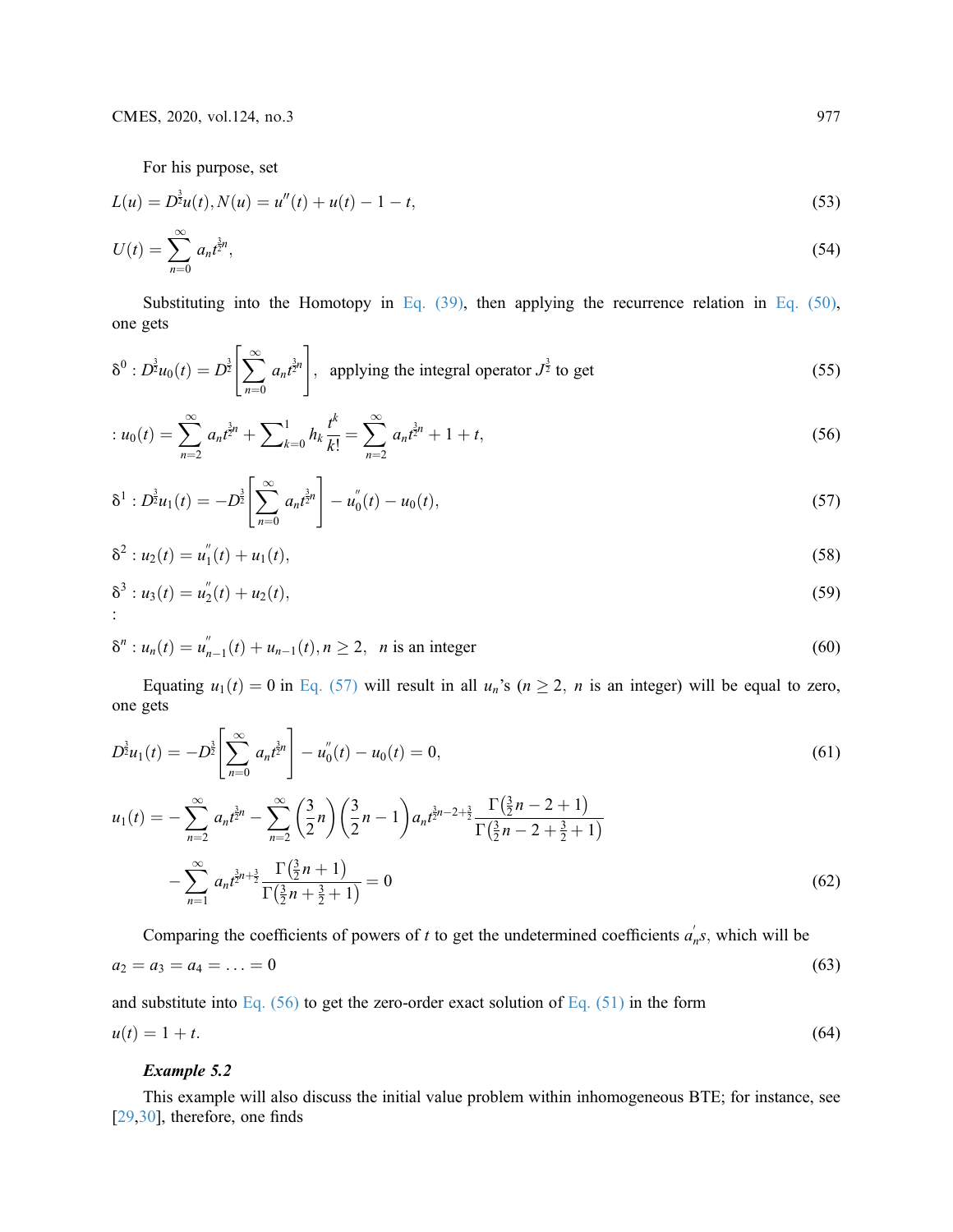978 CMES, 2020, vol.124, no.3

$$
D^{2}u(t) + 0.5D^{\frac{1}{2}}u(t) + u(t) = 3 + t^{2} \left(\frac{1}{\Gamma(2.5)}t^{-0.5} + 1\right),
$$
\n(65)

*I.C.* 
$$
u(0) = 1
$$
,  $u'(0) = 0$ ,  $u'(0) = 1$ . (66)

For this objective, set

$$
L(u) = D^{\frac{1}{2}}u(t), N(u) = 2u''(t) + 2u(t) - 6 - 2t^2 \left(\frac{1}{\Gamma(2.5)}t^{-0.5} + 1\right),
$$
\n(67)

$$
U(t) = \sum_{n=0}^{\infty} a_n t^{\frac{1}{2}n},
$$
\t(68)

Substituting into the Homotopy in [Eq. \(39\),](#page-6-3) then applying the recurrence relation in Eq. (50), one gets

$$
\delta^{0}: D^{\frac{1}{2}}u_{0}(t) = D^{\frac{1}{2}}\left[\sum_{n=0}^{\infty} a_{n}t^{\frac{1}{2}n}\right], \text{ applying the integral operator } J^{\frac{1}{2}} \text{ to get}
$$
\n(69)

<span id="page-9-2"></span>
$$
: u_0(t) = \sum_{n=1}^{\infty} a_n t^{\frac{1}{2}n} + \sum_{k=0}^{1} h_k \frac{t^k}{k!} = \sum_{n=1}^{\infty} a_n t^{\frac{1}{2}n} + 1,
$$
\n
$$
(70)
$$

$$
\delta^1 : D_2^{\frac{1}{2}} u_1(t) + D_2^{\frac{1}{2}} \left[ \sum_{n=0}^{\infty} a_n t^{\frac{1}{2}n} \right] + 2 u_0''(t) + 2 u_0(t) - 6 - 2t^2 \left( \frac{1}{\Gamma(2.5)} t^{-0.5} + 1 \right) = 0, \tag{71}
$$

$$
\delta^2: u_2(t) = 2u_1''(t) + 2u_1(t), \tag{72}
$$

$$
\delta^3 : u_3(t) = 2u_2''(t) + 2u_2(t), \tag{73}
$$

$$
\delta^{n}: u_{n}(t) = 2u''_{n-1}(t) + 2u_{n-1}(t), \ \ n \ge 2, \ \ n \text{ is an integer}
$$
\n(74)

Equate  $u_1(t) = 0$  into [Eq. \(71\)](#page-8-0) will result in all  $u_n$ 's ( $n \ge 2$ , n is an integer) will be equal to zero. Therefore, one finds

<span id="page-9-1"></span>
$$
u_1(t) = -\sum_{n=1}^{\infty} a_n t^{\frac{1}{2}n} - 2\sum_{n=1}^{\infty} \left(\frac{1}{2}n\right) \left(\frac{1}{2}n - 1\right) a_n t^{\frac{1}{2}n - 2 + \frac{1}{2}} \frac{\Gamma\left(\frac{1}{2}n - 2 + 1\right)}{\Gamma\left(\frac{1}{2}n - 2 + \frac{1}{2} + 1\right)}
$$
  

$$
-2\sum_{n=1}^{\infty} a_n t^{\frac{1}{2}n + \frac{1}{2}} \frac{\Gamma\left(\frac{1}{2}n + 1\right)}{\Gamma\left(\frac{1}{2}n + \frac{1}{2} + 1\right)} + 4\frac{t^{\frac{1}{2}}}{\Gamma\left(\frac{1}{2} + 1\right)} + \frac{2t^{\frac{1}{2} + \frac{3}{2}}}{\Gamma\left(\frac{1}{2} + \frac{3}{2} + 1\right)} + \frac{2t^{2+\frac{1}{2}}}{\Gamma\left(\frac{1}{2} + 2 + 1\right)} = 0
$$
(75)

<span id="page-9-0"></span>Then comparing the coefficients of powers of t, yields the undetermined coefficients  $a'_n s$ , which will be  $a_1 = a_2 = a_3 = a_5 = \ldots = 0, \ \ a_4 = 1$  (76)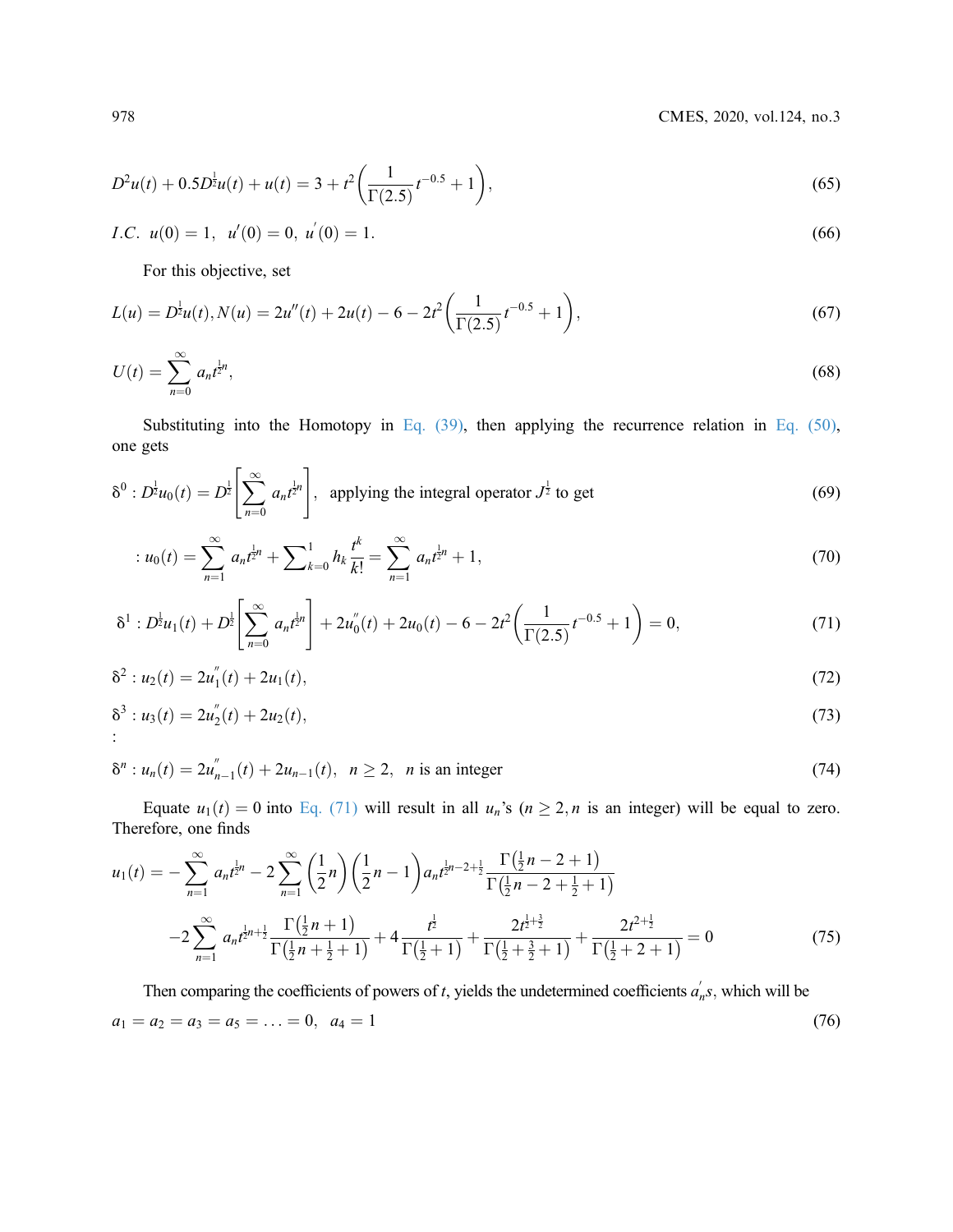Substituting into Eq.  $(70)$  to get the zero-order exact solution of Eq.  $(65)$  in the form

$$
u(t) = 1 + t^2. \tag{77}
$$

### Example 5.3

Here the case of homogeneous initial value BTE will be solved; for instance, see [[29](#page-14-0)[,30](#page-14-1)], therefore, one finds

$$
D^{\alpha}u(t) + u(t) = 0, \ \alpha < 1,\tag{78}
$$

*I.C.* 
$$
u(0) = 1, u'(0) = 0.
$$
 (79)

For this objective, set

$$
L(u) = D^{\alpha}u(t), N(u) = u(t),
$$
\n(80)

$$
U(t) = \sum_{n=0}^{\infty} a_n t^{\alpha n},\tag{81}
$$

Substituting into the Homotopy in [Eq. \(39\)](#page-6-3) applying the recurrence relation in Eq. (50), it is found that

$$
\delta^{0}: D^{\alpha}u_{0}(t) = D^{\alpha}\left[\sum_{n=0}^{\infty} a_{n}t^{\alpha n}\right], \text{ applying the integral operator } J^{\alpha} \text{ to get}
$$
\n(82)

$$
: u_0(t) = \sum_{n=1}^{\infty} a_n t^{\alpha n} + \sum_{k=0}^{0} h_k \frac{t^k}{k!} = \sum_{n=1}^{\infty} a_n t^{\alpha n} + 1,
$$
\n(83)

$$
\delta^{1}: D^{\alpha}u_{1}(t) + D^{\alpha}\left[\sum_{n=0}^{\infty} a_{n}t^{\alpha n}\right] + \sum_{n=1}^{\infty} a_{n}t^{\alpha n} + 1 = 0,
$$
\n(84)

$$
\delta^2: u_2(t) = u_1(t),\tag{85}
$$

$$
\delta^3: u_3(t) = u_2(t), \tag{86}
$$

Equating  $u_1(t) = 0$  in [Eq. \(84\)](#page-9-0) will result in all  $u_n$ 's ( $n \ge 2$ , n is an integer) will be equal to zero, Therefore, one gets

$$
u_1(t) = -\sum_{n=1}^{\infty} a_n t^{\alpha n} - \sum_{n=1}^{\infty} a_n t^{\alpha n + \alpha} \frac{\Gamma(\alpha n + 1)}{\Gamma(\alpha n + \alpha + 1)} - \frac{t^{\alpha}}{\Gamma(\alpha + 1)} = 0.
$$
 (87)

Then compare the coefficients of powers of t to get the undetermined coefficients  $a_n^{\prime} s$ , which will be

$$
a_1 = \frac{-1}{\Gamma(\alpha+1)}, \ \ a_2 = \frac{1}{\Gamma(2\alpha+1)}, \tag{88}
$$

$$
a_3 = \frac{-1}{\Gamma(3\alpha + 1)}, \ a_4 = \frac{1}{\Gamma(4\alpha + 1)}, \dots \tag{89}
$$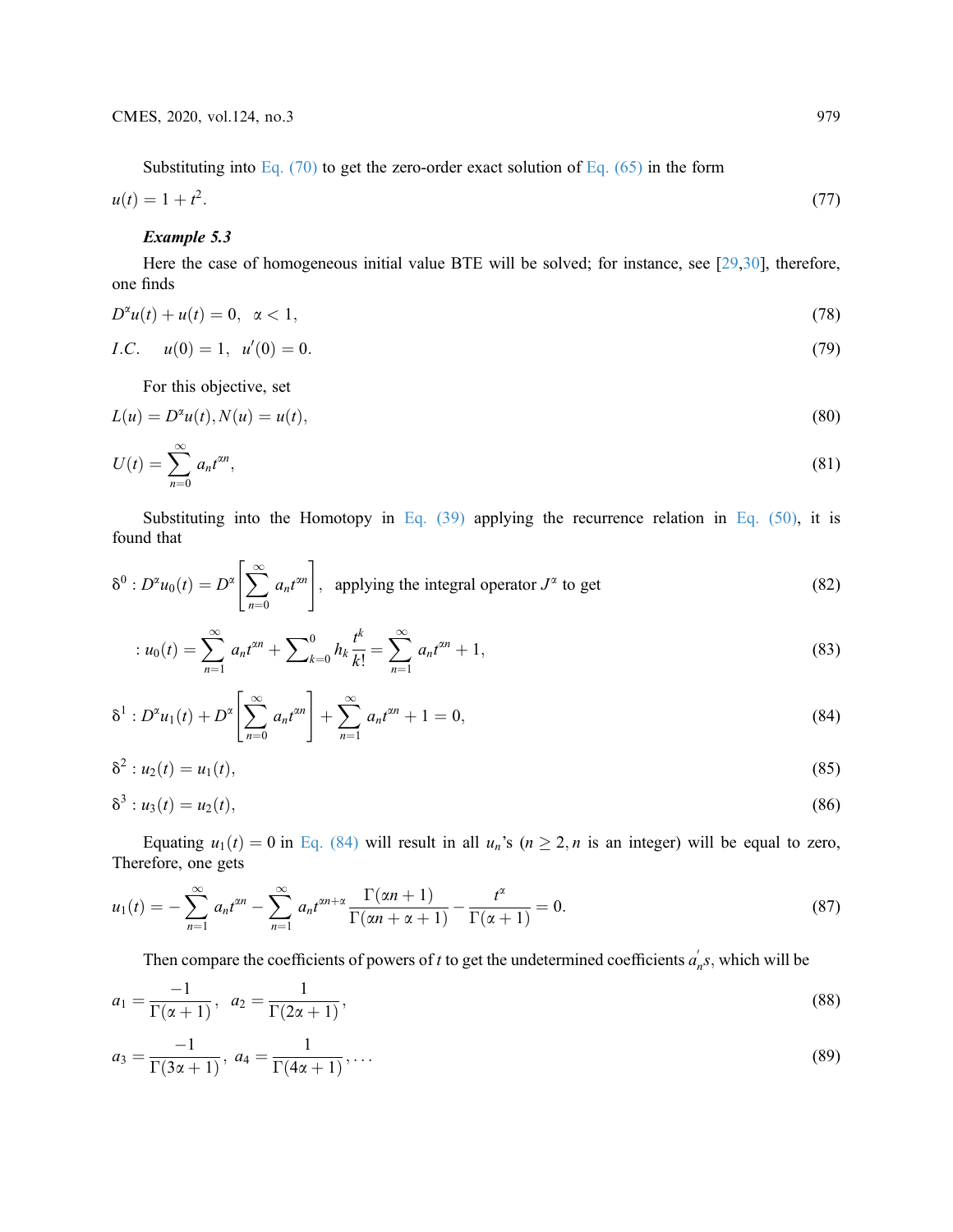Substituting into Eq.  $(83)$  to get the zero-order exact solution of Eq.  $(78)$  in the form

$$
u(t) = 1 + \frac{-1}{\Gamma(\alpha+1)}t^{\alpha} + \frac{1}{\Gamma(2\alpha+1)}t^{2\alpha} + \frac{-1}{\Gamma(3\alpha+1)}t^{3\alpha} + \frac{1}{\Gamma(4\alpha+1)}t^{4\alpha} + \dots
$$
 (90)

$$
u(t) = E_{\alpha}(-t)^{\alpha}.
$$
\n(91)

The exact solution is obtained, which is the well-know Mittag-Leffler function.

### Example 5.4

In this problem, consider the inhomogeneous BTE; for instance, see Sakar et al. [[31](#page-14-2)]

$$
D^{2}u(t) + D^{\frac{3}{2}}u(t) + u(t) = t^{3} + 5t + \frac{8t^{\frac{3}{2}}}{\sqrt{\pi}}, t \in (0, 1],
$$
\n(92)

*I.C.*  $u(0) = 0, u'$  $(0) = -1.$  (93)

For this objective, set

$$
L(u) = D^{\frac{3}{2}}u(t), \quad N(u) = D^2u(t) + u(t), \tag{94}
$$

$$
U(t) = \sum_{n=0}^{\infty} a_n t^{\frac{3}{2}n},\tag{95}
$$

Substituting into the Homotopy in [Eq. \(39\)](#page-6-3) applying the recurrence relation in Eq. (50), it is found that

$$
\delta^{0}: D^{\frac{3}{2}}u_{0}(t) = D^{\frac{3}{2}}\left[\sum_{n=0}^{\infty} a_{n}t^{\frac{3}{2}n}\right], \text{ applying the integral operator } J^{\frac{3}{2}} \text{ to get}
$$
\n(96)

$$
: u_0(t) = \sum_{n=2}^{\infty} a_n t^{\frac{3}{2}n} + \sum_{k=0}^1 h_k \frac{t^k}{k!} = \sum_{n=2}^{\infty} a_n t^{\frac{3}{2}n} - t,
$$
\n
$$
(97)
$$

$$
\delta^1 : D^{\frac{3}{2}} u_1(t) + D^{\frac{3}{2}} \left[ \sum_{n=0}^{\infty} a_n t^{\frac{3}{2}n} \right] + u_0''(t) + u_0(t) - t^3 - 5t - \frac{8t^{\frac{3}{2}}}{\sqrt{\pi}} = 0, \tag{98}
$$

$$
\delta^2: u_2(t) = u_1(t), \tag{99}
$$

$$
\delta^3: u_3(t) = u_2(t), \tag{100}
$$
  
:

Equating  $u_1(t) = 0$  in [Eq. \(84\)](#page-9-0) will result in all  $u_n$ 's ( $n \ge 2$ , n is an integer) will be equal to zero, Therefore, one gets

$$
u_1(t) = -\sum_{n=2}^{\infty} a_n t^{\frac{3}{2}n} - \sum_{n=2}^{\infty} a_n \left(\frac{3n}{2}\right) \left(\frac{3n}{2} - 1\right) \frac{\Gamma\left(\frac{3n}{2} - 1\right)}{\Gamma\left(\frac{3n}{2} + \frac{1}{2}\right)} t^{\frac{3}{2}n + \frac{1}{2}}
$$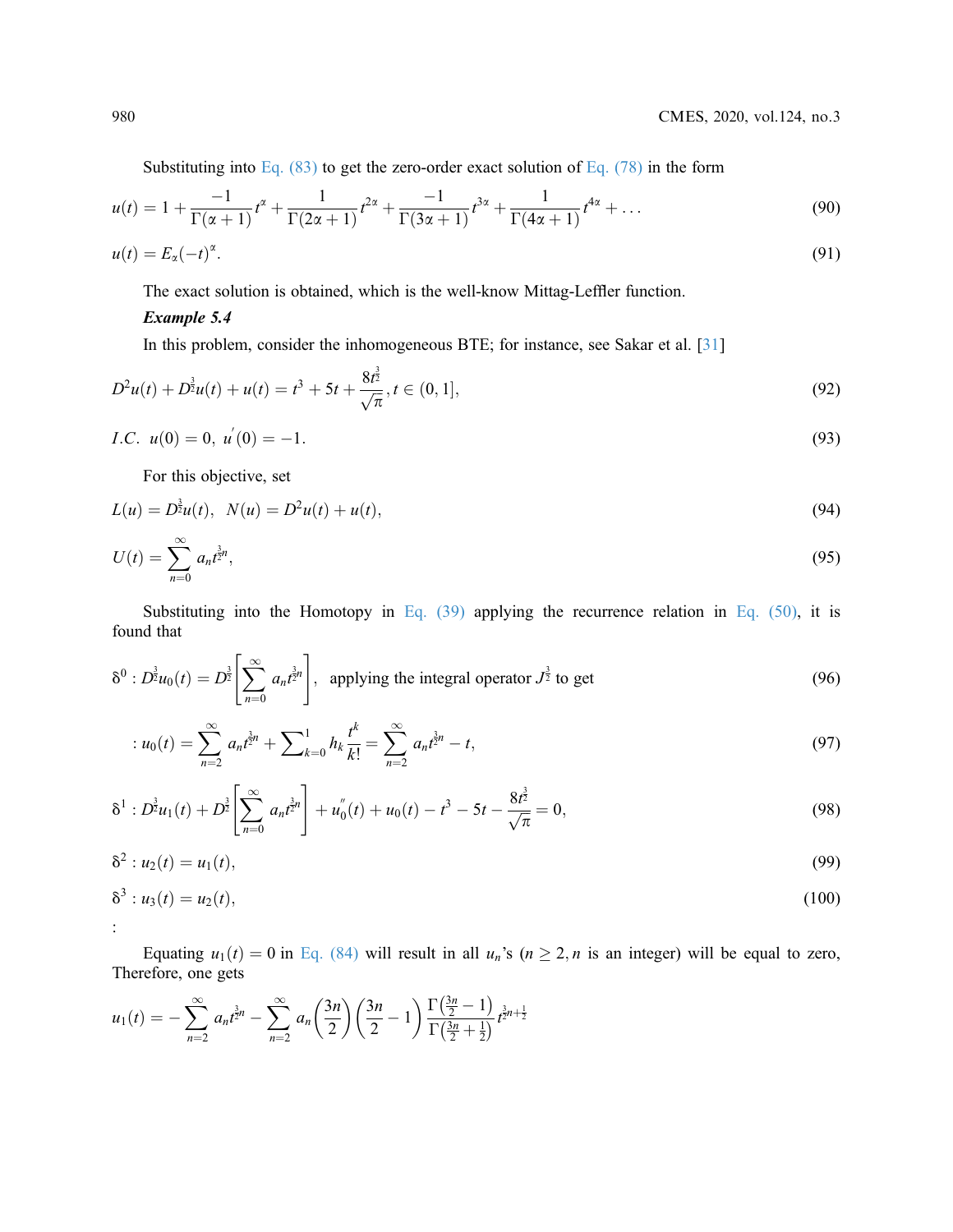$$
-\sum_{n=2}^{\infty} a_n \frac{\Gamma(\frac{3n}{2}+1)}{\Gamma(\frac{3n}{2}+\frac{5}{2})} t^{\frac{3}{2}n+\frac{3}{2}} + 6 \frac{\Gamma(2)}{\Gamma(\frac{7}{2})} t^{\frac{5}{2}} + \frac{\Gamma(4)}{\Gamma(\frac{11}{2})} t^{\frac{9}{2}} + \frac{8}{\sqrt{\pi}} \frac{\Gamma(\frac{5}{2})}{\Gamma(4)} t^3 = 0
$$
\n(101)

Then comparing the coefficients of powers of t to get the undetermined coefficients  $a_n$ 's, which will be

$$
a_2 = 1,\tag{102}
$$

*otherwise*,  $a_n = 0$ , (103)

Substituting into Eq. (83) to get the zero-order exact solution of Eq. (78) in the form\n
$$
f(x) = \frac{1}{2\pi} \int_{-\infty}^{\infty} f(x) \, dx
$$

$$
u(t) = t^3 - t.\tag{104}
$$

#### 6 Conclusion

This article aims to offer an elementary concept of finding an analytical solution to the BTE. Consequently, the work announced to has a successful algorithm to solve BTE. The announced technique manipulated the given problems and gave the exact solution in all cases that appeared in this work with ease. This shows that the technique is powerful, effective, promising, efficient, and reliable in solving linear fractional differential equations or to be specific BTE. The unity of the solution is demonstrated and proved. It is clear from the analysis of the results that this method is characterized by accuracy and ease of implementation as it depends on some of the few steps compared to others.

Acknowledgement: The authors would like to thank the reviewers who provided insight and expertise that assisted in improving the research paper quality. Their comments improved the manuscript greatly. Finally, the Editor's comment made us realize a huge alteration in the paper and improved its quality thoroughly.

Funding Statement: The authors received no specific funding for this study.

Conflicts of Interest: The authors declare that they have no conflicts of interest to report regarding the present study.

#### References

- <span id="page-12-0"></span>1. Podlubny, I. (1999). Fractional differential equations. New York: Academic Press.
- <span id="page-12-1"></span>2. Kilbas, A. A., Srivastava, H. M., Trujillo, J. J. (2006). Theory and applications of fractional differential equations. Amsterdam: Elsevier Science.
- <span id="page-12-2"></span>3. Lakshmikantham, V., Leela, S., Devi, J. V. (2009). Theory of fractional dynamic systems. Cambridge, England: Cambridge Scientific Publishers.
- <span id="page-12-3"></span>4. Bagley, R. L., Torvik, P. J. (1984). On the appearance of the fractional derivative in the behavior of real materials. Journal of Applied Mechanics, 51(2), 294–298. DOI [10.1115/1.3167615.](http://dx.doi.org/10.1115/1.3167615)
- <span id="page-12-4"></span>5. Al-Mdallal, Q. M., Syam, M. I., Anwar, M. N. (2010). A collocation-shooting method for solving fractional boundary value problems. Communications in Nonlinear Science and Numerical Simulation, 15(12), 3814-3822. DOI [10.1016/j.cnsns.2010.01.020](http://dx.doi.org/10.1016/j.cnsns.2010.01.020).
- <span id="page-12-5"></span>6. Das, S., Gupta, P. K., Ghosh, P. (2011). An approximate solution of nonlinear fractional reaction–diffusion equation. Applied Mathematical Modelling, 35(8), 4071–4076. DOI [10.1016/j.apm.2011.02.004](http://dx.doi.org/10.1016/j.apm.2011.02.004).
- 7. Jafari, H., Gejji, V. D. (2006). Solving a system of nonlinear fractional differential equations using Adomian decomposition. Journal of Computational and Applied Mathematics, 196(2), 644–651. DOI [10.1016/j.](http://dx.doi.org/10.1016/j.cam.2005.10.017) [cam.2005.10.017](http://dx.doi.org/10.1016/j.cam.2005.10.017).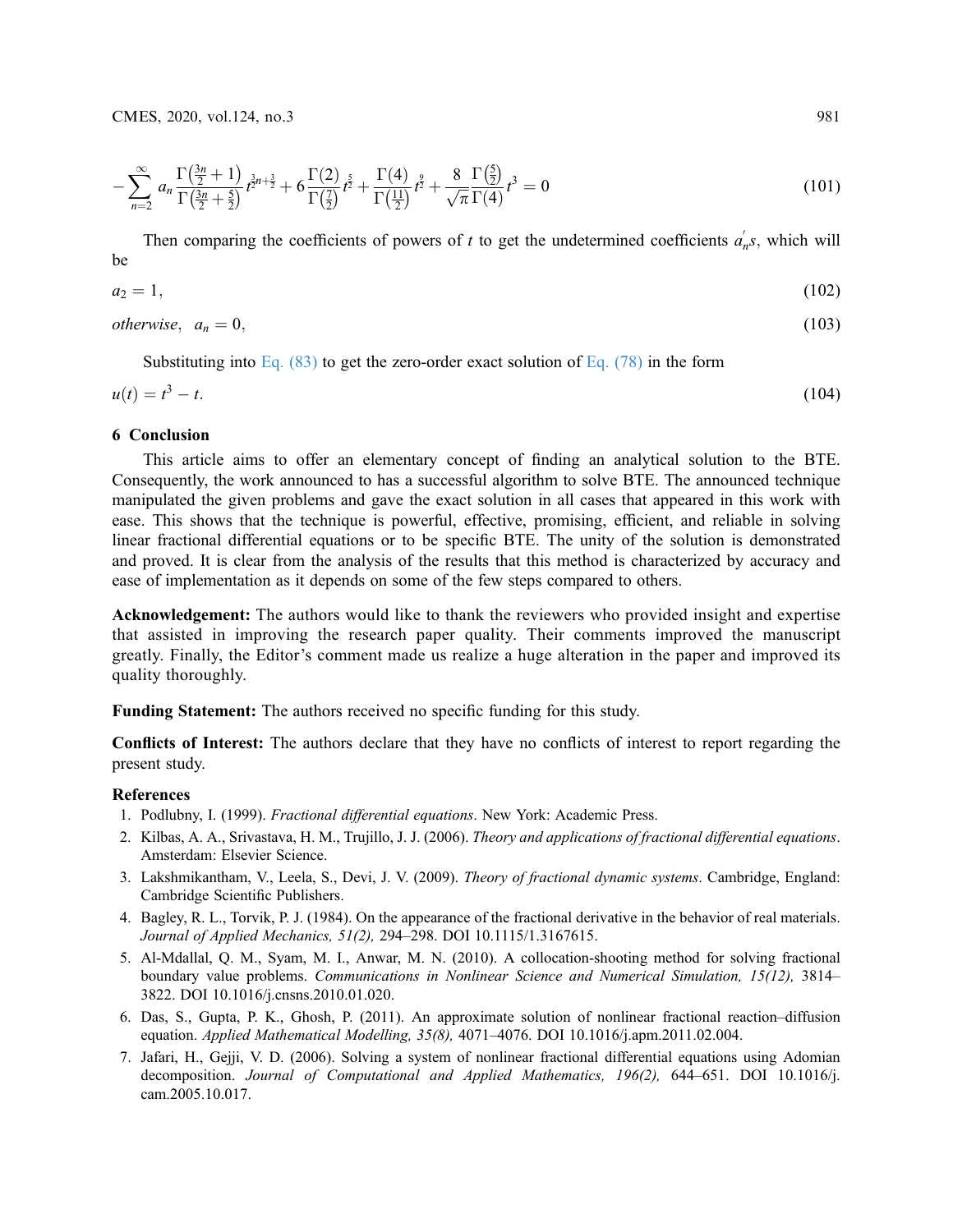- 8. Sakar, M. G., Erdogan, F. (2013). The homotopy analysis method for solving the time-fractional Fornberg– Whitham equation and comparison with the Adomian decomposition method. Applied Mathematical Modelling, 37(20–21), 8876–8885. DOI [10.1016/j.apm.2013.03.074](http://dx.doi.org/10.1016/j.apm.2013.03.074).
- 9. Sakar, M. G., Ergoren, H. (2015). Alternative variational iteration method for solving the time-fractional Fornberg–Whitham equation. Applied Mathematical Modelling, 39(14), 3972–3979. DOI [10.1016/j.](http://dx.doi.org/10.1016/j.apm.2014.11.048) [apm.2014.11.048.](http://dx.doi.org/10.1016/j.apm.2014.11.048)
- 10. Baleanu, D., Trujillo, J. J. (2008). On exact solutions of a class of fractional Euler–Lagrange equations. Nonlinear Dynamics, 52(4), 331–335. DOI [10.1007/s11071-007-9281-7.](http://dx.doi.org/10.1007/s11071-007-9281-7)
- <span id="page-13-0"></span>11. Kumar, S., Kumar, D., Abbasbandy, S., Rashidi, M. M. (2014). Analytical solution of fractional Navier–Stokes equation by using modified Laplace decomposition method. Ain Shams Engineering Journal, 5(2), 569–574. DOI [10.1016/j.asej.2013.11.004](http://dx.doi.org/10.1016/j.asej.2013.11.004).
- <span id="page-13-1"></span>12. Ray, S. S., Bera, R. K. (2005). Analytical solution of the Bagley Torvik equation by Adomian decomposition method. Applied Mathematics and Computation, 168(1), 398–410. DOI [10.1016/j.amc.2004.09.006.](http://dx.doi.org/10.1016/j.amc.2004.09.006)
- <span id="page-13-2"></span>13. Diethelm, K., Ford, J. (2002). Numerical solution of the Bagley–Torvik equation. BIT Numerical Mathematics, 42(3), 490–507.
- <span id="page-13-3"></span>14. Saadatmandi, A., Dehghan, M. (2010). A new operational matrix for solving fractional-order differential equations. Computers & Mathematics with Applications, 59(3), 1326-1336. DOI [10.1016/j.camwa.2009.07.006.](http://dx.doi.org/10.1016/j.camwa.2009.07.006)
- <span id="page-13-4"></span>15. Yuzbasi, S. (2013). Numerical solution of the Bagley-Torvik equation by the Bessel collocation method. Mathematical Methods in the Applied Sciences, 36(3), 300–312. DOI [10.1002/mma.2588.](http://dx.doi.org/10.1002/mma.2588)
- <span id="page-13-5"></span>16. He, J. H. (1999). Homotopy perturbation technique. Computer Methods in Applied Mechanics and Engineering, 178(3–4), 257–262. DOI [10.1016/S0045-7825\(99\)00018-3.](http://dx.doi.org/10.1016/S0045-7825(99)00018-3)
- 17. He, J. H. (2000). A coupling method of a homotopy technique and a perturbation technique for non-linear problems. International Journal of Non-Linear Mechanics, 35(1), 37–43. DOI [10.1016/S0020-7462\(98\)00085-7.](http://dx.doi.org/10.1016/S0020-7462(98)00085-7)
- 18. He, J. H. (2003). Homotopy perturbation method: a new nonlinear analytical technique. Applied Mathematics and Computation, 135(1), 73–79. DOI [10.1016/S0096-3003\(01\)00312-5](http://dx.doi.org/10.1016/S0096-3003(01)00312-5).
- 19. He, J. H. (2004). The homotopy perturbation method for nonlinear oscillators with discontinuities. Applied Mathematics and Computation, 151(1), 287–292. DOI [10.1016/S0096-3003\(03\)00341-2](http://dx.doi.org/10.1016/S0096-3003(03)00341-2).
- 20. He, J. H. (2005). Application of homotopy perturbation method to nonlinear wave equations. Chaos, Solitons  $\&$ Fractals, 26(1), 695–700. DOI [10.1016/j.chaos.2005.03.006.](http://dx.doi.org/10.1016/j.chaos.2005.03.006)
- 21. He, J. H. (2005). Periodic solutions and bifurcations of delay differential equations. Physics Letters A, 347(4–6), 228–230. DOI [10.1016/j.physleta.2005.08.014](http://dx.doi.org/10.1016/j.physleta.2005.08.014).
- <span id="page-13-6"></span>22. He, J. H. (2006). Homotopy perturbation method for solving boundary value problems. Physics Letters A, 350(1–2), 87–88. DOI [10.1016/j.physleta.2005.10.005.](http://dx.doi.org/10.1016/j.physleta.2005.10.005)
- <span id="page-13-7"></span>23. Siddiqui, A. M., Haroon, T., Irum, S. (2009). Torsional flow of third grade fluid using modified homotopy perturbation method. Computers & Mathematics with Applications, 58(11-12), 2274-2285. DOI [10.1016/j.](http://dx.doi.org/10.1016/j.camwa.2009.03.078) [camwa.2009.03.078.](http://dx.doi.org/10.1016/j.camwa.2009.03.078)
- <span id="page-13-8"></span>24. Wazwaz, A. M. (2002). A new method for solving singular initial value problems in the second-order ordinary differential equations. Applied Mathematics and Computation, 128(1), 45–57. DOI [10.1016/S0096-3003\(01\)](http://dx.doi.org/10.1016/S0096-3003(01)00021-2) [00021-2.](http://dx.doi.org/10.1016/S0096-3003(01)00021-2)
- <span id="page-13-9"></span>25. El-Dib, Y. O., Moatimid, G. M. (2018). On the coupling of the homotopy perturbation and Frobenius method for exact solutions of singular nonlinear differential equations. Nonlinear Science Letters A, 9(3), 220–230.
- <span id="page-13-10"></span>26. Krishnasamy, V. S., Razzaghi, M. M. (2016). The numerical solution of the Bagley–Torvik equation with fractional Taylor method. Journal of Computational and Nonlinear Dynamics, 11(5), 051010–051010-6. DOI [10.1115/](http://dx.doi.org/10.1115/1.4032390) [1.4032390.](http://dx.doi.org/10.1115/1.4032390)
- <span id="page-13-11"></span>27. West, B. J., Bolognab, M., Grigolini, P. (2003). Physics of fractal operators. New York: Springer.
- <span id="page-13-12"></span>28. Diethelm, K., Ford, N. J. (2002). Numerical solution of the Bagley–Torvik equation. BIT Numerical Mathematics, 42, 490–507.